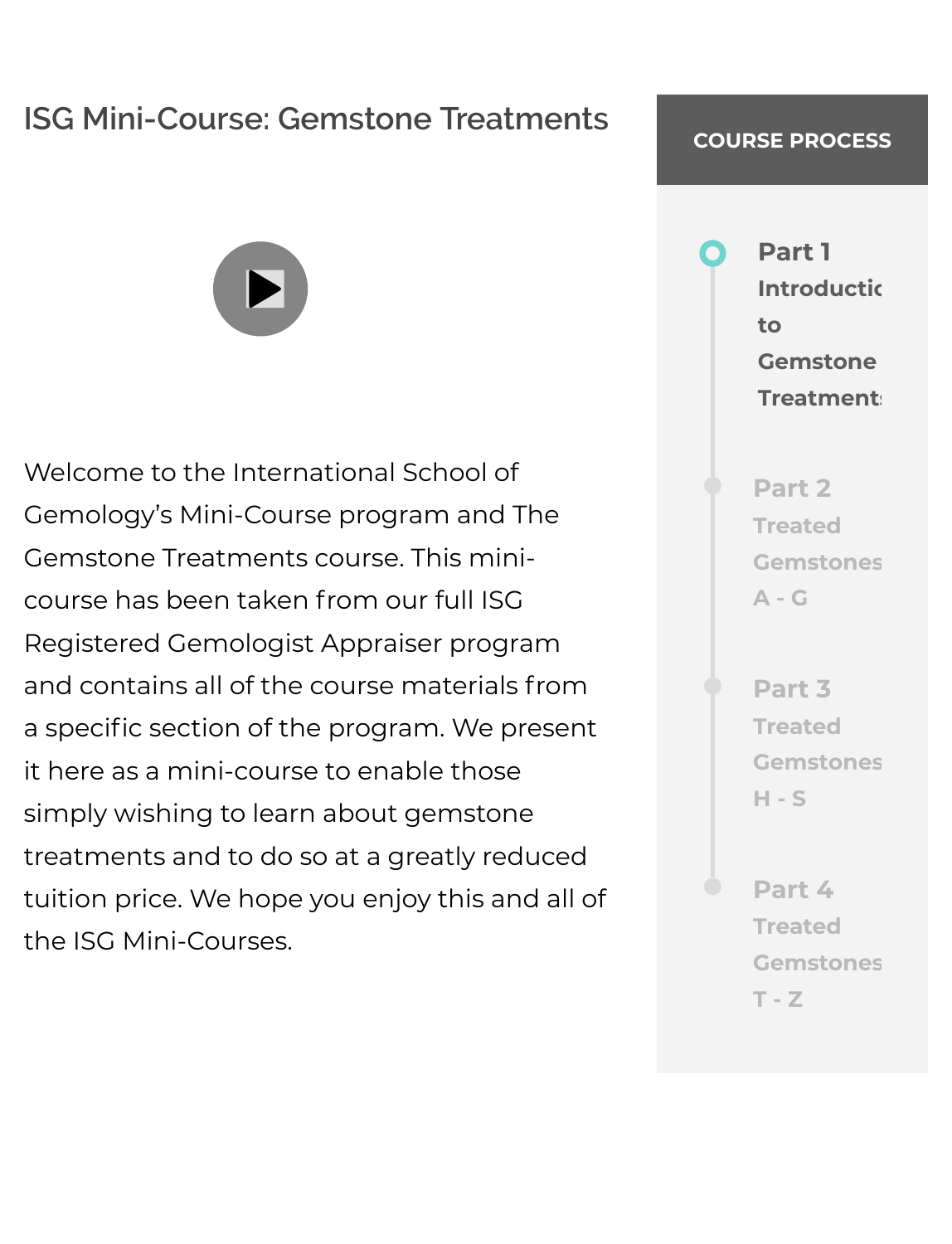

As the industry learned with the Tibet andesine hoax (see [www.TibetAndesine.com \)](http://us5.freeproxy.win/index.php?q=mqisop2Tkt3d21_YmpmVqMKnx8qmytTKj5ml0mE), the treatment of gemstones has become a worldwide issue. At no time in the history of this industry have jewelers been confronted with so many treatments that seem to come in a never-ending stream out of Thailand and China and many other locations. The reason is probably obvious to most since this has been at the forefront of the industry over the past few years and promises to be one of the fastest-growing segments of the industry for which gemologists will need to stay updated.

There is no way to offer a complete listing of gemstone treatments since the people doing the treatments are constantly developing new methods of treatment. And while gemstone treatments are viable, and in fact necessary to ensure enough gemstones to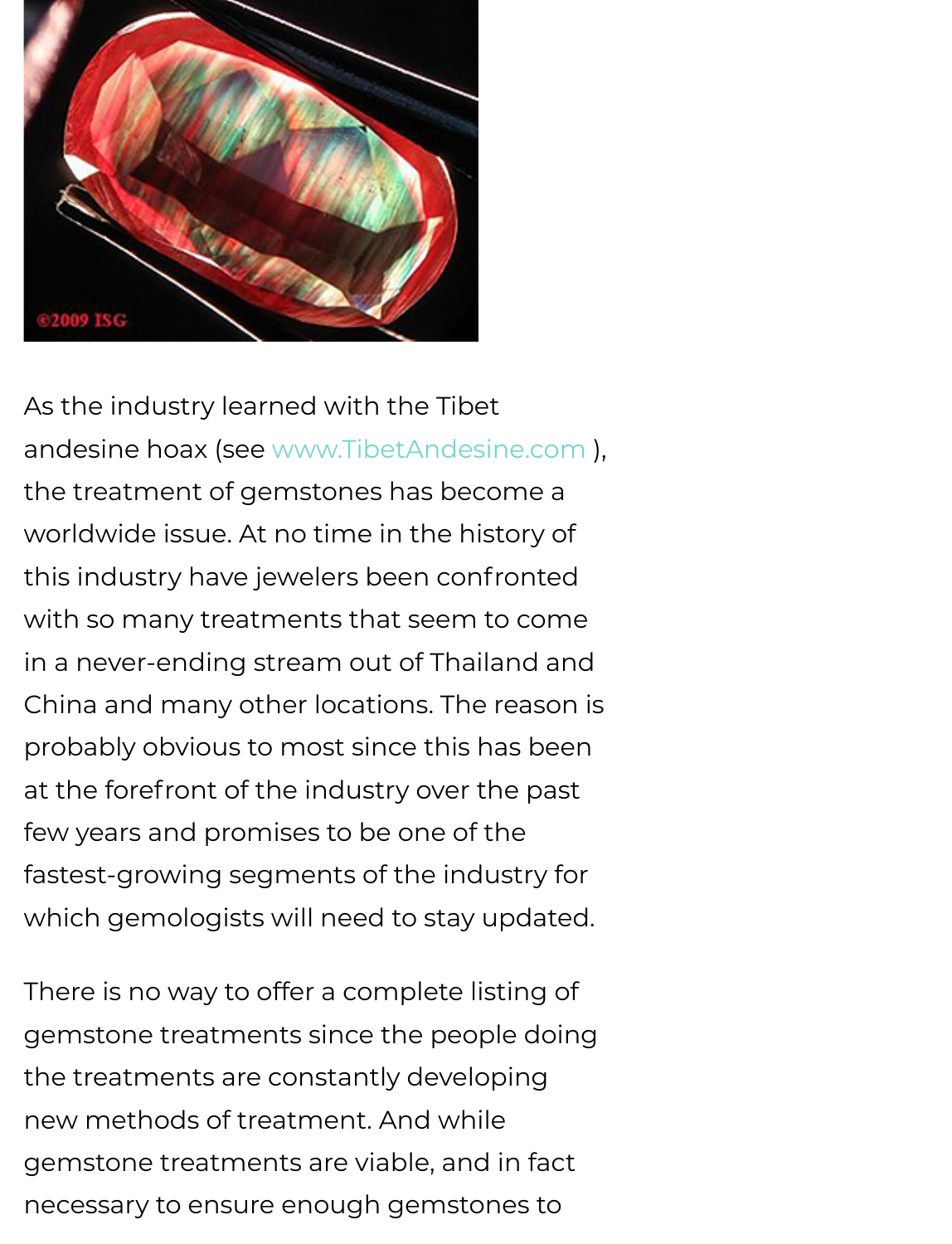sustain the markets, they also require proper disclosure to buyers to maintain the integrity of the industry. All too often new gemstone treatments are put forth on the market without disclosure to specifically be deceptive of the treatment to make more money than the stone would otherwise be worth. Treatments are good when disclosed and priced accordingly. But when we have the "cookers" coming up with new treatments that are unknown to the market, and these folks sell the treated gemstones as natural, counting on no one being able to identify their new treatments, then we have a problem. And indeed, this industry has a problem as more and more treatments are being developed and sold on the markets without disclosure.

For this reason, it is important for you, the gemologist, to be able to identify as many of these treatments as possible. You will never know them all, and neither will anyone else. But you need to stay up on the latest news and information to help protect yourself and your clients in the gemstone markets.

Our effort in this lesson is to acquaint you with the most often seen treatments, and in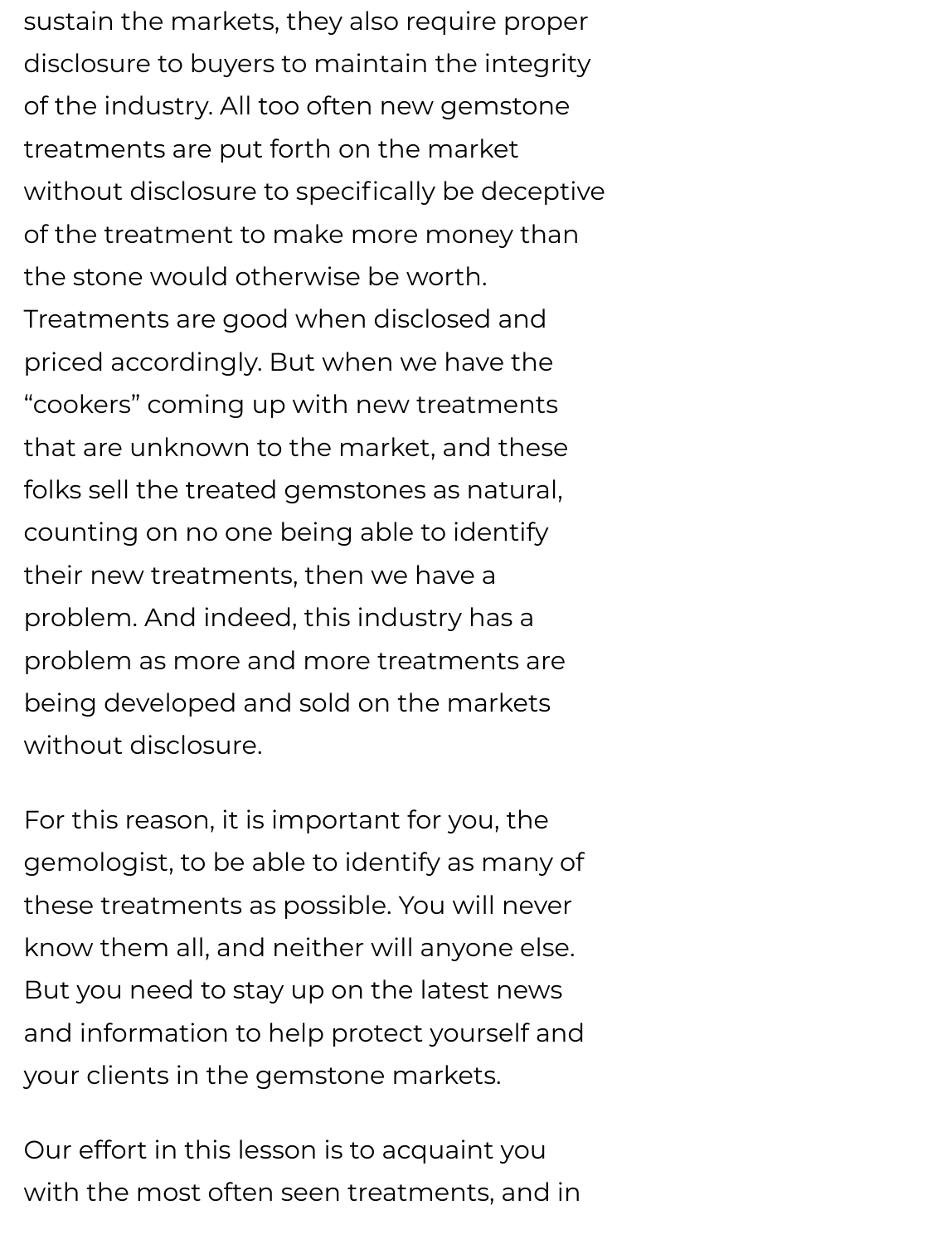subsequent lessons present you with identification methods of these treatments for specific gemstones. Remember, this list is not complete and never will be. And the gemstone treatments we present here are simply a classic list.

You must always stay up on the latest in the way of new information regarding treatments. I can assure you that it will be a lifelong effort to try to stay up with the latest products being turned out by the many gemstone "cookers" worldwide.

Let's take look at the most often seen treatments and their indicators.

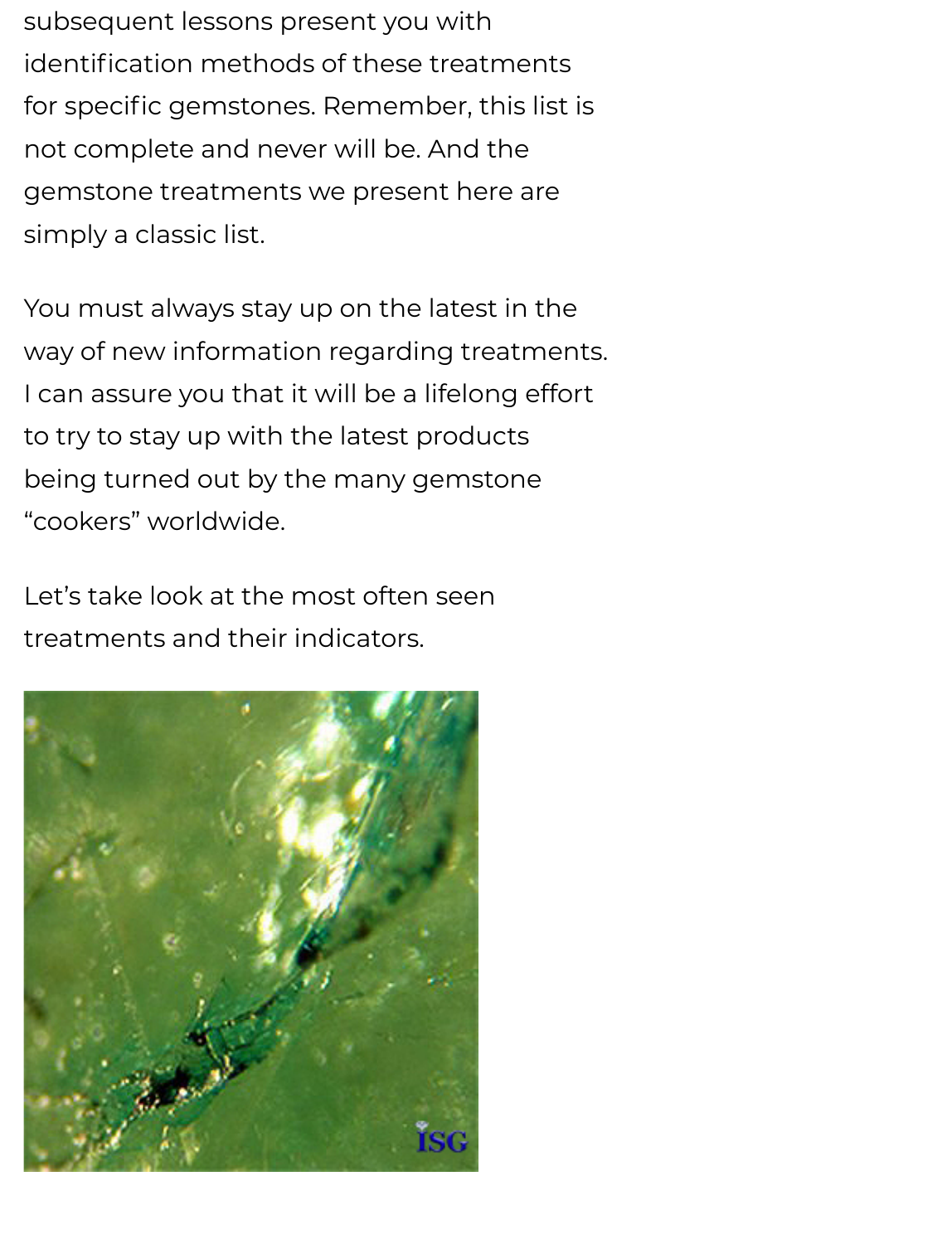# **Oiling**

This treatment dates back hundreds of years to the emerald mines of Colombia and continues to this day. As the name implies, the oiling of gemstones imparts oils of various types into or onto a gemstone to change its appearance. In the case of Colombian emeralds, it is used both to seal the stone from foreign material getting into the naturally occurring surface breaking fissures, and as you can see at left it can be used to impart a false-color into the stones. Opals are often oiled to help seal the water inside them. The most important part about oiling is that it is a temporary treatment. It was well known in earlier times that emeralds were always oiled and needed to be re-oiled from time to time. Today, however, many jewelers are afraid to discuss treatments making the oiling of emeralds considered taboo and not discussed unless necessary, an issue that creates mistrust with consumers who have access to a lot of information via the internet regarding oiling. For that reason, jewelers and dealers should acquaint themselves with the oiling process to speak freely and confidently with consumers on the subject.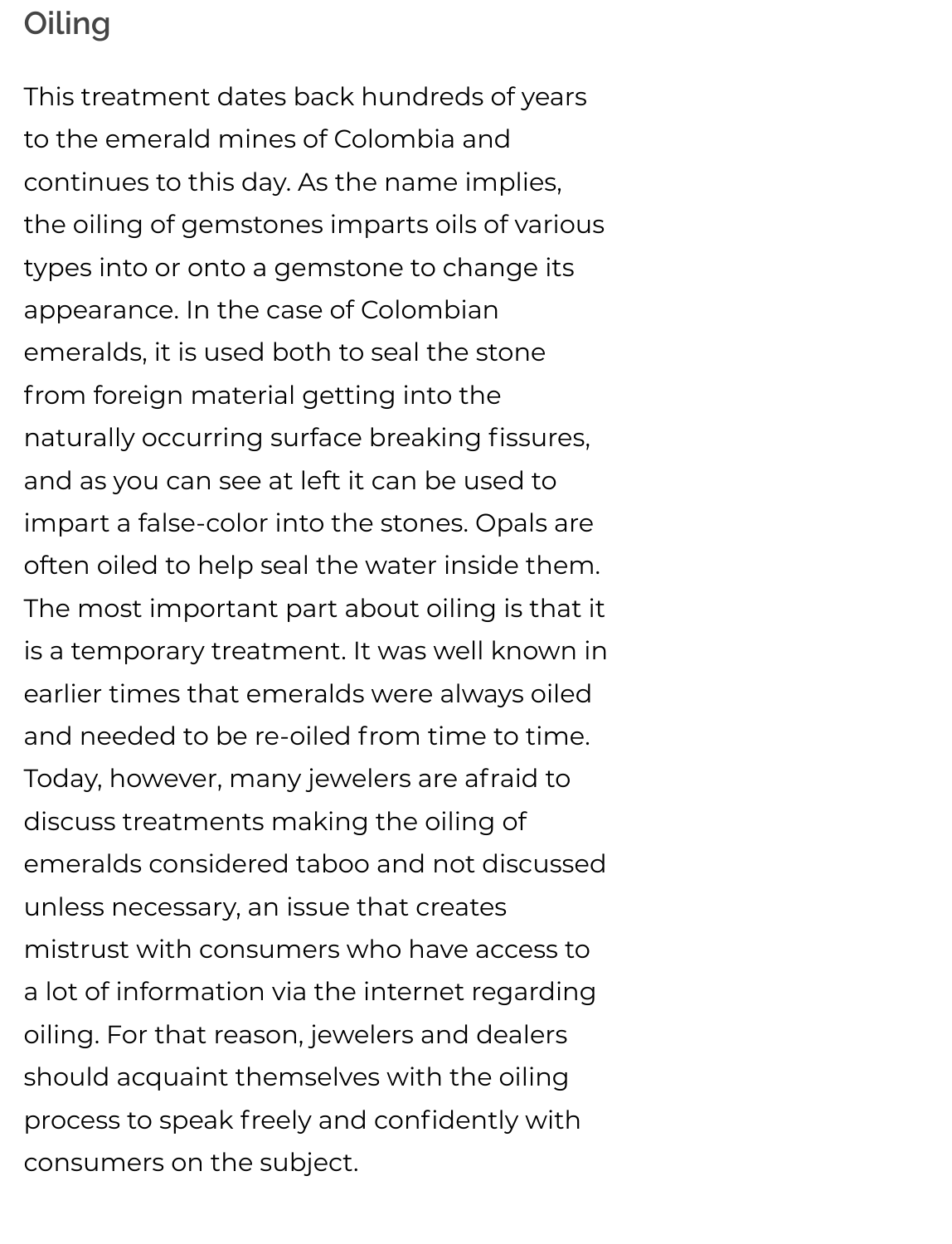

# **Dyeing**

Artificially enhancing gemstone colors by the use of dyes has also been around for hundreds of years. Many gemstones have a lot of porosity which makes them easy targets for dyes to be introduced into their structure causing greatly changed colors.

Some stones such as black onyx would not exist without dyes since black onyx rarely occurs naturally. Others such as lapis lazuli, quartz, and other porous stones can remain their natural color but be greatly enhanced in beauty using dyes. Just like oiling, the dyeing of gemstones is often a temporary treatment that can wear out over time. Disclosure is very important with dyes in a gemstone to properly inform the consumer or buyer of the condition of the stone as it relates to the beauty and value.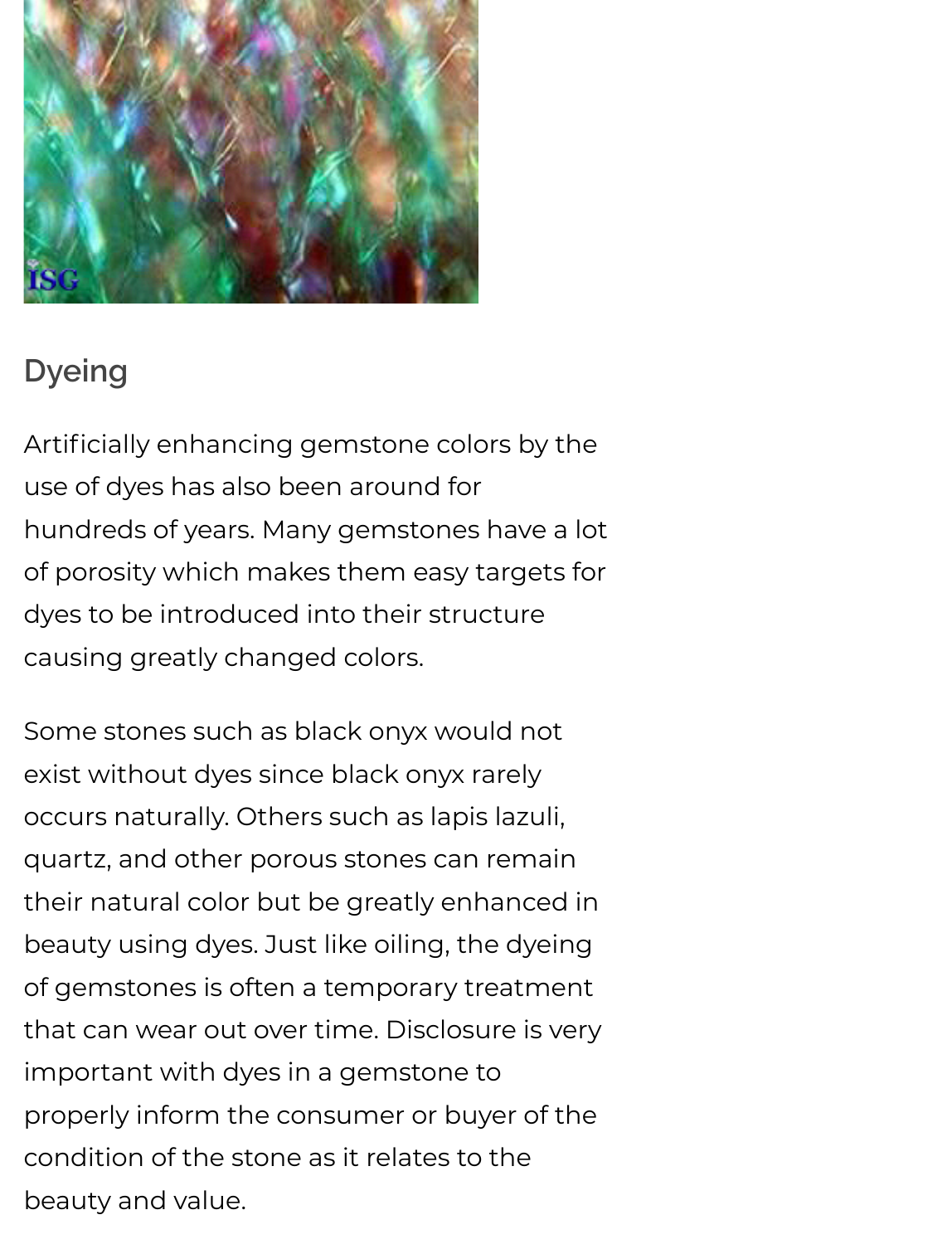

## **Fracture Filling**

Although most often thought of as a diamond treatment, the filling of fractures and fissures in colored gemstones to improve their salability is widespread in the industry. Of most important note is ruby as seen at left. Rubies are by nature extremely rare and expensive. When many large and low-priced rubies started to hit the market a few years ago questions were immediately raised about the source and condition of these stones. Sure enough, these were found to be highly fractured stones that normally would not have been viable on the market. However, by use of the glass infilling process such as used on diamonds these otherwise unsalable rubies were rendered viable for the market. The problem as you can imagine was proper disclosure. As is more often the case with new gemstone treatments that have not been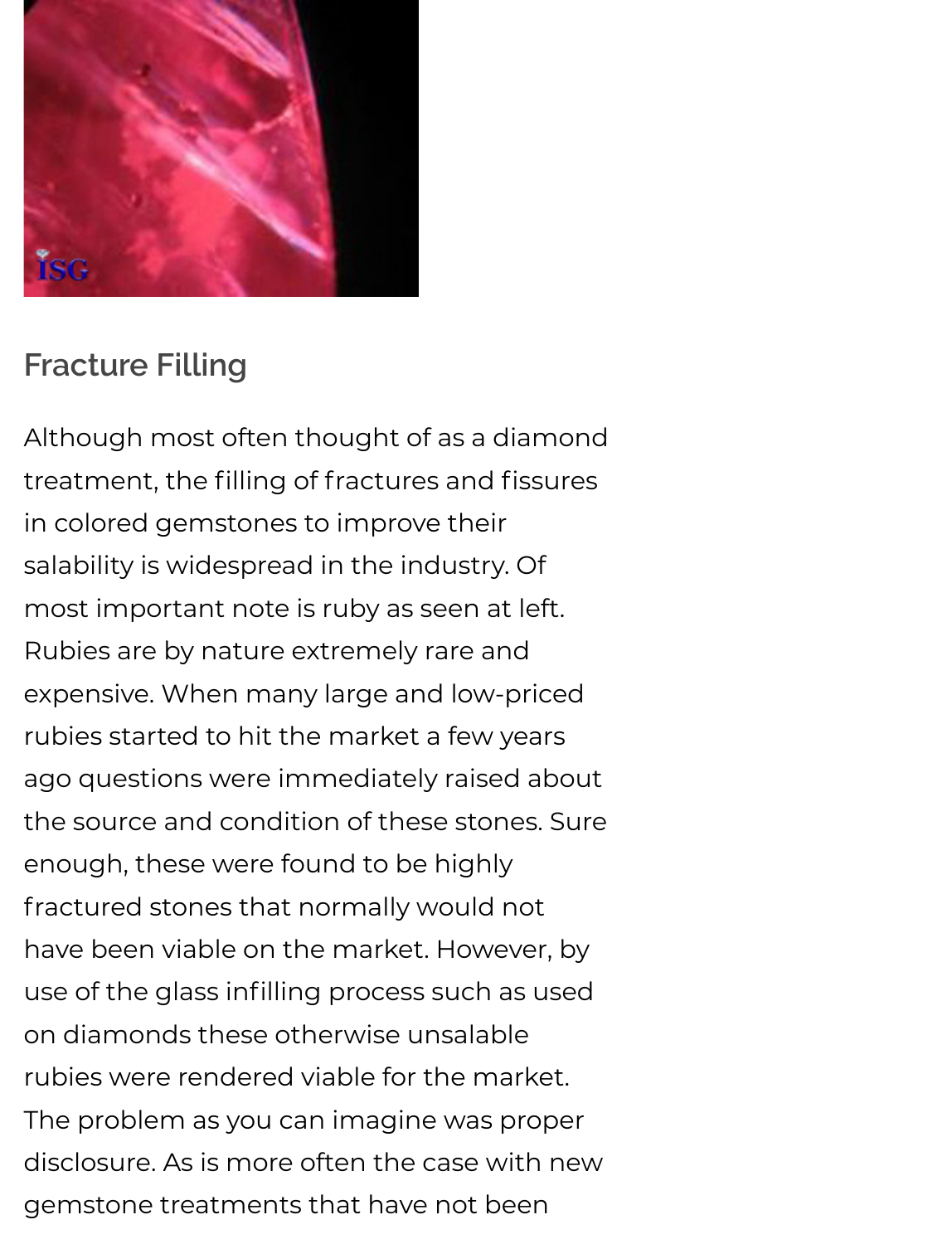identified, these stones were not disclosed as to their treated condition which caused a lot of problems for the markets. Eventually, however, the identification methods were found to be easy and these new rubies settled into a rather low status in the markets due to the sometimes very heavy amount of treatment material that is imparted into the stones. As we will see in later chapters the identification of this process is easy for those with proper training.

One important note on the fracture filling of gemstones is structural viability. None of these rubies or other filled stones should be put to the jeweler's torch for retipping of a prong or sizing. The filler material expands at a different rate than the gemstone and will cause a catastrophic loss of the stone in the event heat is put to the stone. This is very important and something that jewelers need to be aware of when doing any type of repair work with a questionable ruby or another gemstone that may have been filled.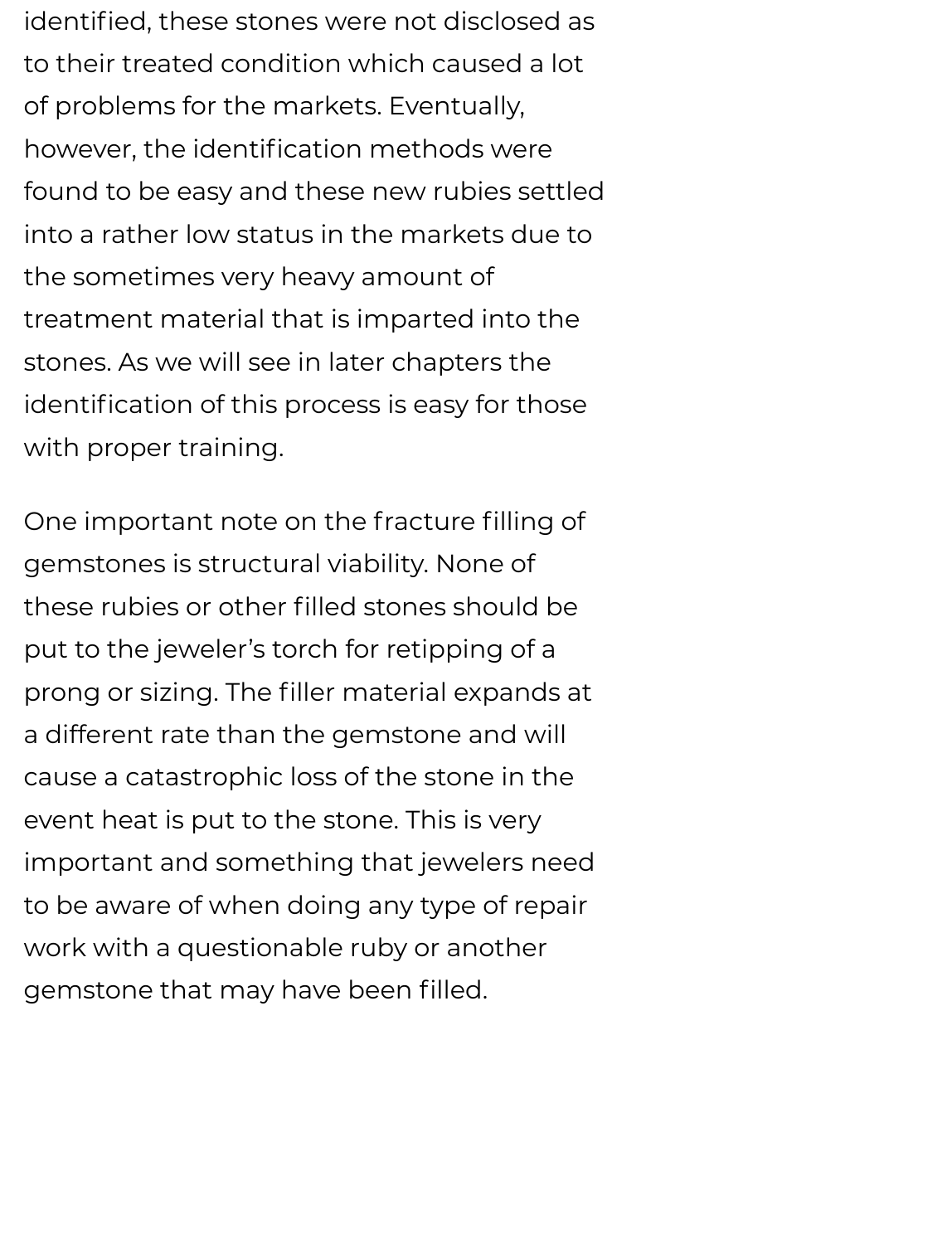

#### **Coating**

Gemstone coating is another age-old treatment that is getting more popular. The reason is that some of the coatings being used have become much stronger and able to withstand a lot more wear and tear. As seen at left, this is a coating on a diamond that is extremely tough and wear-resistant. All we could find for our efforts were these lines that were impossible to detect without turning the diamond into an overhead light aimed at just the right direction. But other coatings are not so tough. Some of the coatings such as the Mystic Topaz coatings are very fragile and are usually scratched even before the stone is set. Most coatings can be identified using the immersion cell due to these minute scratches that so often appear due to simply being bumped around in a gemstone paper. As we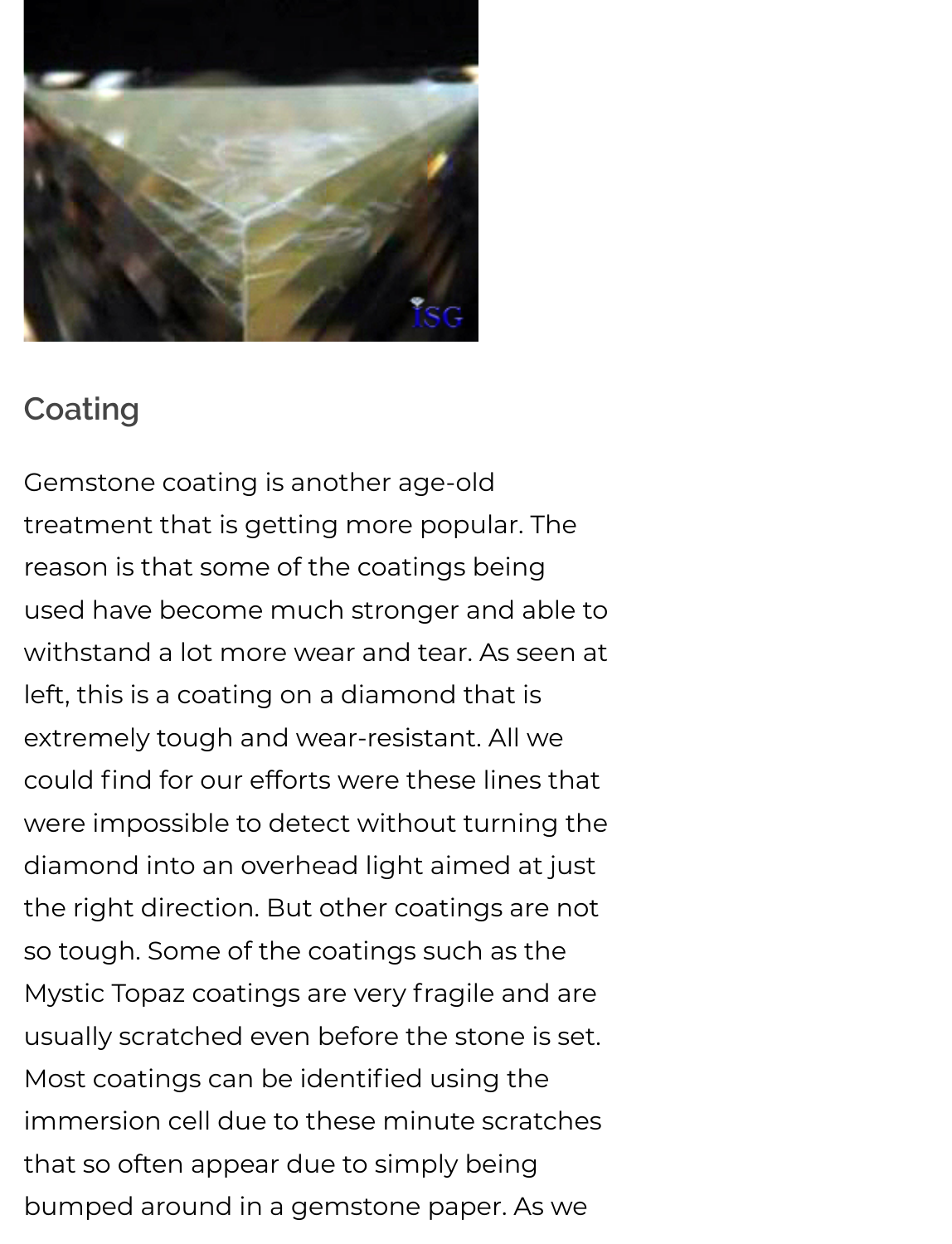look at various gemstones you will learn which can be easily identified and which may take more stringent testing.

#### **Color Infusion**



This has become a hot topic as the cookers have perfected some gnarly methods of infusing various elements into gemstones.

The concept is to force elements, sometimes on an atomic scale, into a gemstone crystal structure to impart new or enhanced colors to the stone. The most recent was the andesine from China, with tourmaline, aquamarine, sapphire, and others either already known or waiting in the wings. The terms "diffusion" and "infusion" are often interchanged in the markets, but, they are different processes. For the purposes of this course, we will deal with them as a single concept since they both deal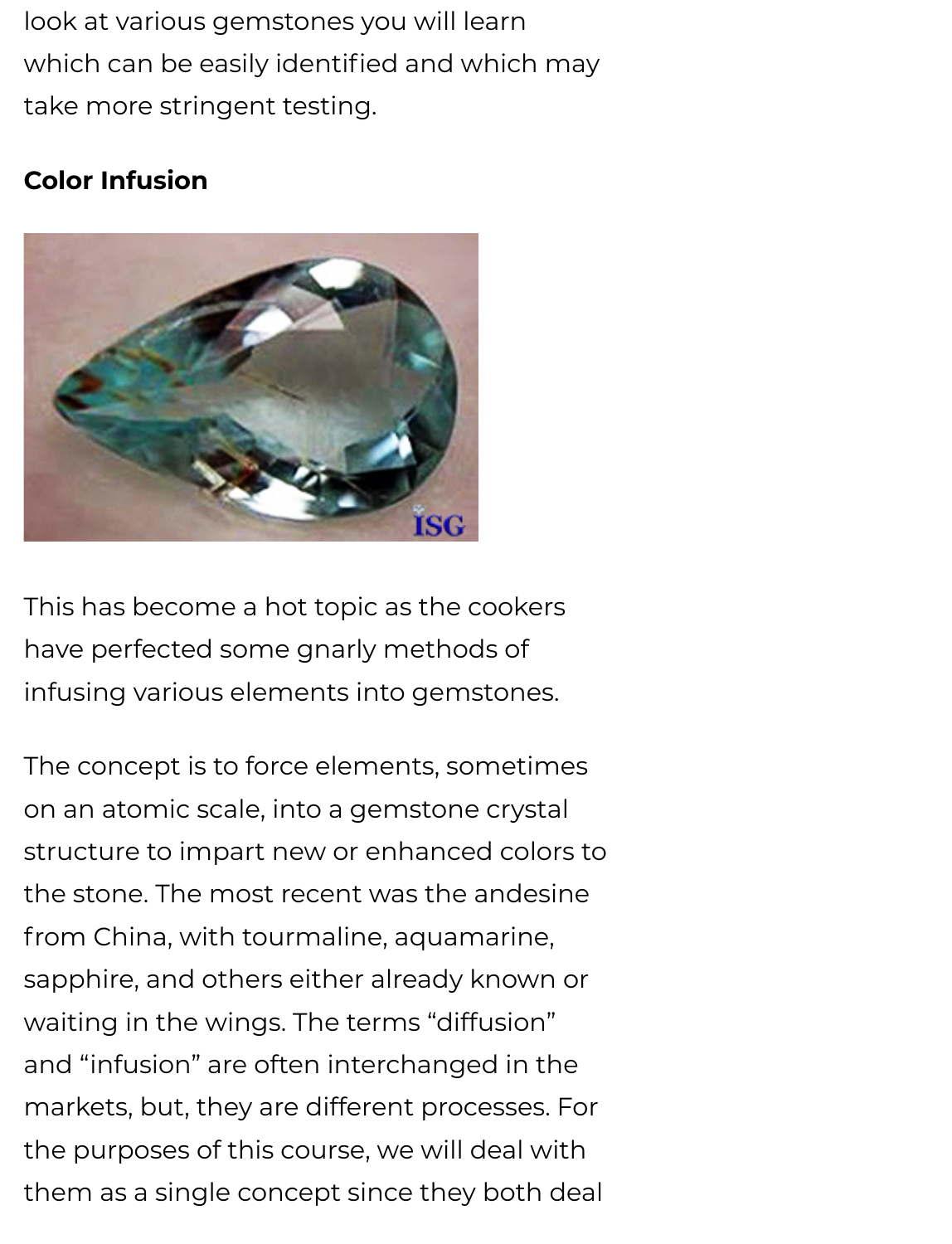with the artificially changing and enhancing of a gemstone color based on the introduction of foreign elements into the gemstone structure. This is the concept of "diffusion", "dyefusion", "infusion", or whatever someone wants to call it.

There is a lot of science involved with the concept of diffusion and color infusion, and a lot of disagreement within the scientific community as to what exactly constitutes true diffusion of a gemstone instead of some fancy dyeing. Either way, the diffusion dyefusion of elements into gemstones to impart new colors or simply improve existing colors is here to stay. The key is for you to make every effort to keep informed on the latest information since this treatment is one of the most difficult to detect, particularly for grassroots level gemologists. But it is possible to identify diffusion in many gemstones due to unusual inclusions or unnatural formations that are caused by the diffusion process if you know what to look for. Just as we did with the andesine investigation, sometimes diffusing foreign elements into a gemstone leaves features inside that are just a bit too strange, a bit too out of the ordinary, which allows us to have indicators of the diffusion process. That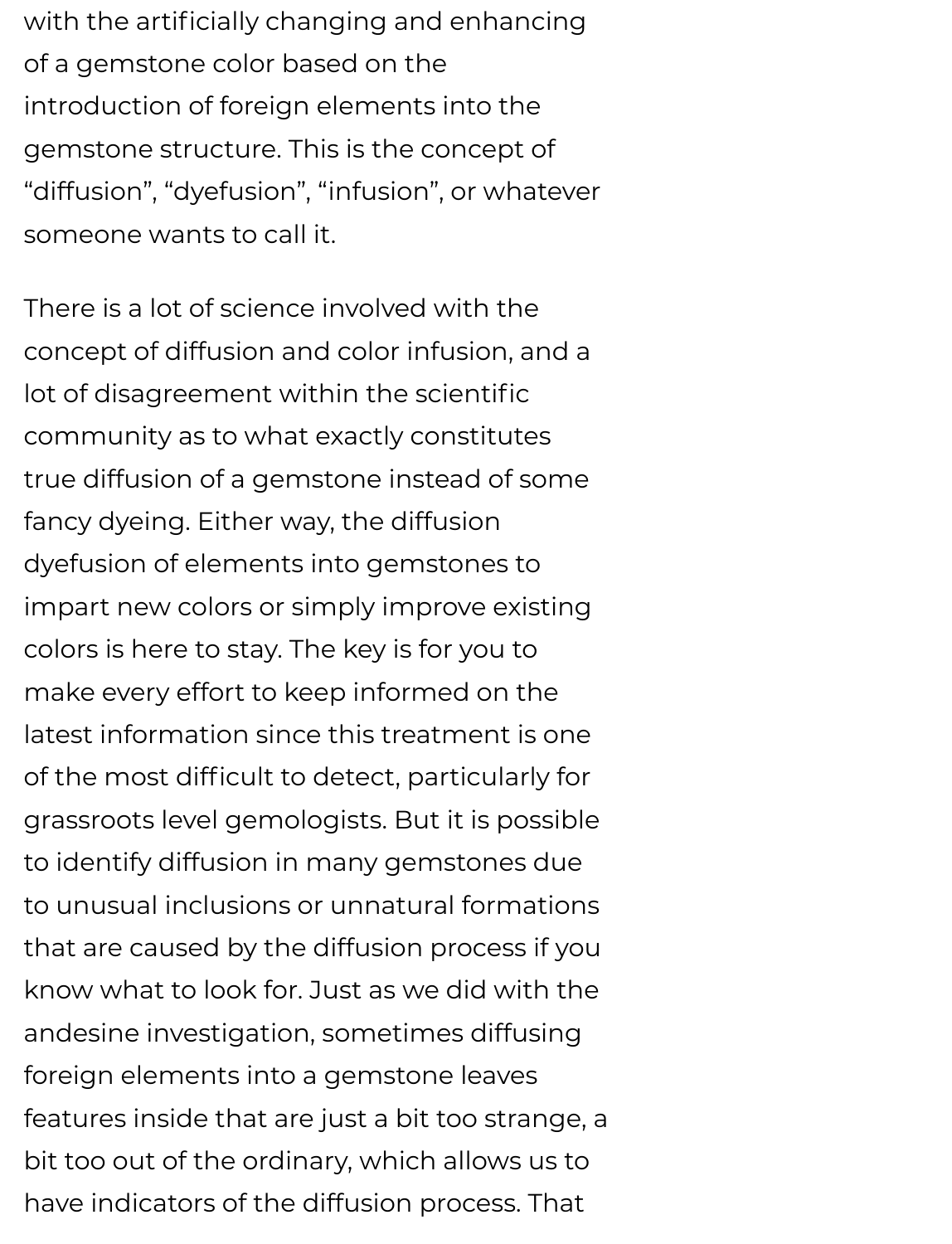is why it is so important for you to keep informed of the latest to give you, and your clients, the best possible advantage in properly identifying the diffusion processes in gemstones.



## **Irradiation**

Irradiation can take many forms and processes. Irradiation is used to knock out sections of a gemstone crystal lattice to impart colors that are not naturally occurring with the stone. A classic case is that of many blue diamonds on the market. These are extremely rare in nature and very expensive. By use of irradiation, the blue color can be obtained artificially making many otherwise off-color diamonds salable. Another example is blue topaz; the irradiation process knocks out part of the crystal lattice of the topaz with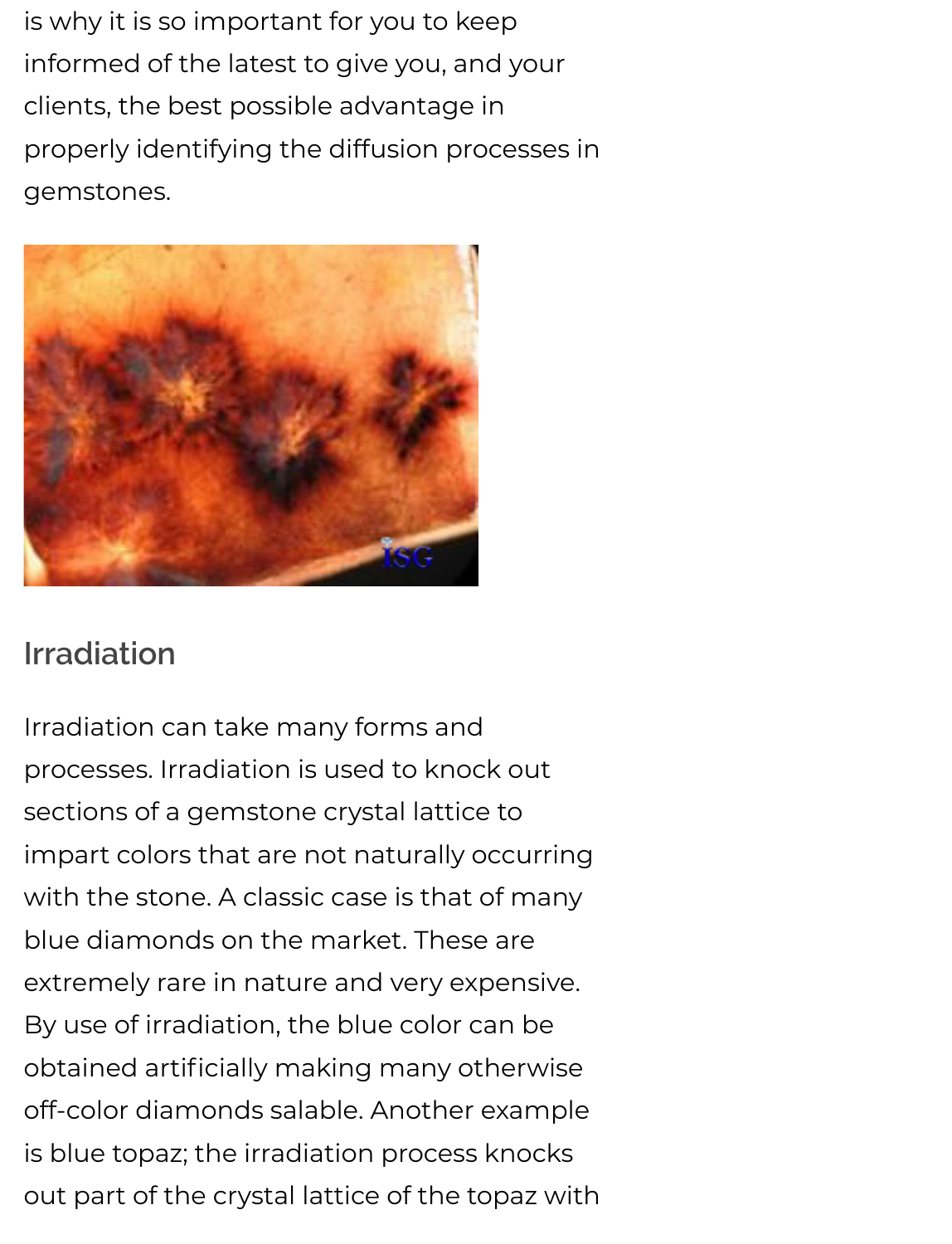the follow-up heating used to bring out the resulting blue color. Natural blue topaz in the colors we see on the market are quite rare. By use of the irradiation technique these beautiful gemstones are widely available and at very reasonable prices. Radiation of diamonds to impart colors has been widespread for years. It is easy to identify in most colors using Raman technology, the exception being a green diamond that has color caused by natural radiation to start. But radiation of gemstones such as pink tourmaline and imperial topaz has become something of a normal expectation in today's market. And in many cases, the process is one that cannot be positively identified by anything other than the most advanced scientific testing. We will look at the irradiation process on a stone by stone basis and see if we can find methods to identify this treatment that you can do using tools at your disposal there in your own lab.

The types and names of gemstone treatments could go on and on. Even subsections can be created for things like high pressure / high temperature (HPHT) treatments of diamond and related types of treatments. But our purpose is to expose you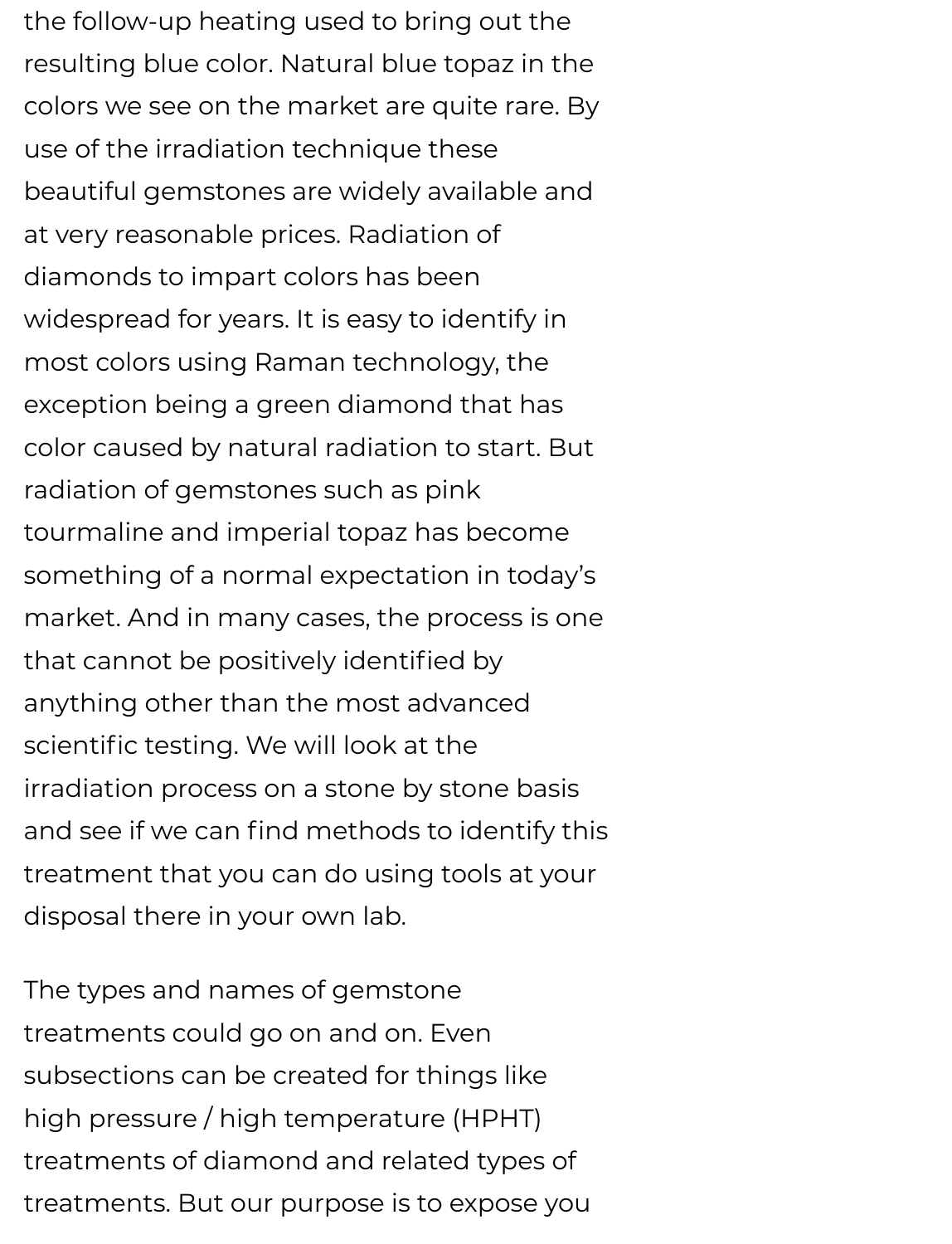to the basics since most of the exotic treatments you will encounter will be variations of the above basic treatment processes.

One important note that some may be asking: What about plain ordinary heating of gemstones? Well, there are a couple of issues there. First, the heating of gemstones has been around for centuries and is considered the extending of a natural process that goes on in the ground. Second, for the most part, the heating of gemstones to improve their color is permanent and again, considered as a continuation of a natural process.

The treatments we are discussing above are either not natural, not permanent and/or greatly alter the original gemstone from anything that would be considered anywhere near natural. That is the key element, and perhaps that most important. The heating of a gemstone is a process that could have occurred in its natural state underground, but perhaps the environment in which it grew as a crystal cooled before the maximum color was attained. The result of the heating after mining is a continuation of the process, and the result is one that could well have occurred